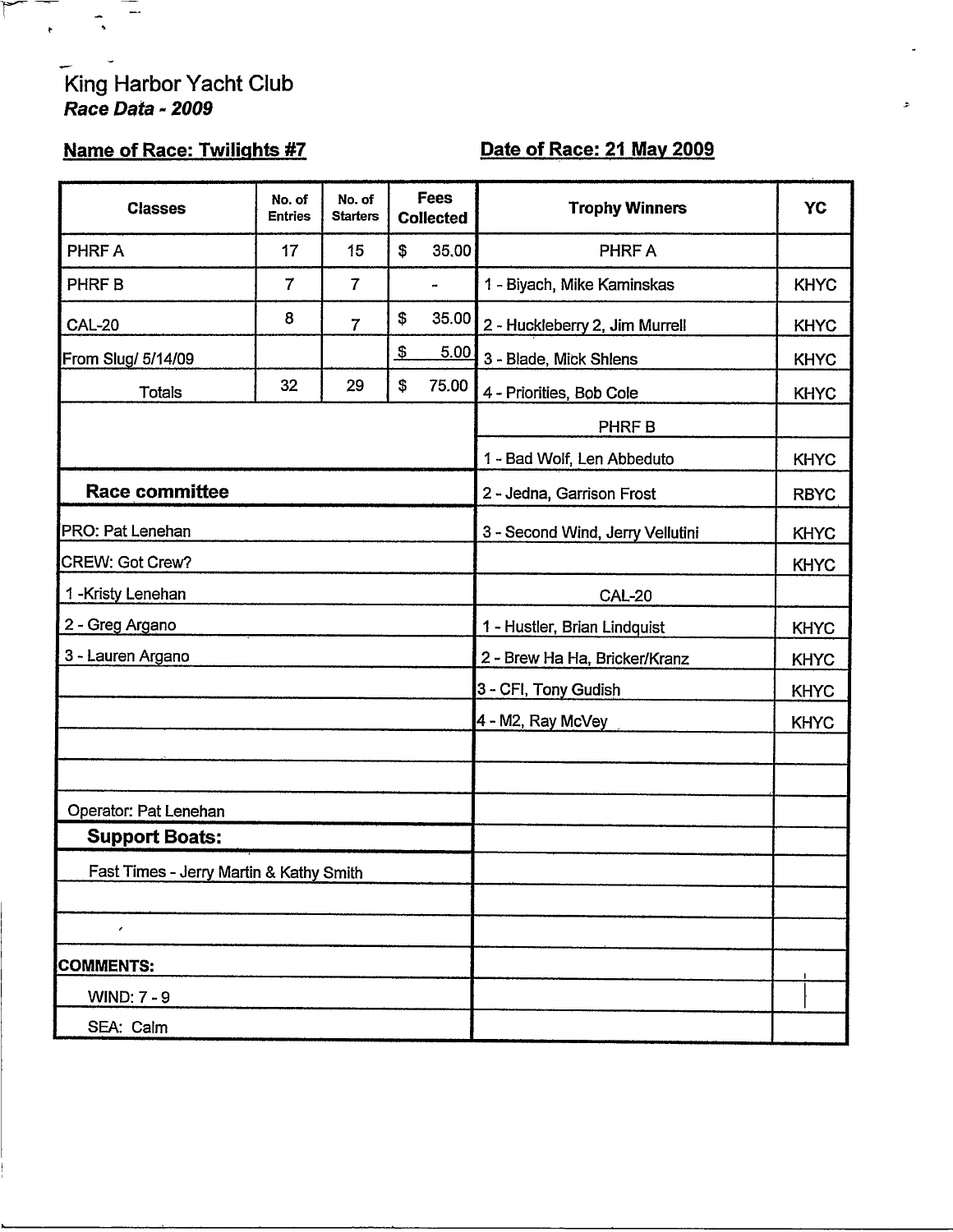#### **KHYC Twilights 2009 # 7**

**King Harbor Yacht Club**

| Race Date: 21 May 2009    |                    |                        | Wind Speed: 7-9 knots           |        | $PRO = Got$ Crew ?    |                               |                                 |                           |
|---------------------------|--------------------|------------------------|---------------------------------|--------|-----------------------|-------------------------------|---------------------------------|---------------------------|
|                           | Div<br><b>Rank</b> | <b>Boat Name</b>       | Sail No.                        | Rating | Finish<br><b>Time</b> | <b>Elapsed</b><br><b>Time</b> | <b>Corrected</b><br><b>Time</b> | Seconds*<br><b>Behind</b> |
| PHRF-A                    |                    |                        | Time on Time / Start Time 18:25 |        |                       |                               |                                 |                           |
|                           | $\mathbf{1}$       | Biyach                 | 28124                           | 138    |                       | 19:31:47 01:06:47             | 01:03:06                        |                           |
|                           | $\overline{2}$     | Huckleberry 2          | 15                              | 54     |                       | 19:23:57 00:58:57             | 01:03:26                        | 20                        |
|                           | 3                  | <b>Blade</b>           | 103                             | 39     |                       | 19:22:44 00:57:44             | 01:03:43                        | 37                        |
|                           | $\overline{4}$     | Priorities             | 87309                           | 99     |                       | 19:28:48 01:03:48             | 01:03:54                        | 48                        |
|                           | 5                  | Nitro                  | 97626                           | 78     |                       | 19:26:53 01:01:53             | 01:04:03                        | 57                        |
|                           | 6.5                | Slug                   | 50959                           | 66     |                       | 19:26:04 01:01:04             | 01:04:26                        | 80                        |
|                           | 6.5                | Dark & Stormy          | 129                             | 48     |                       | 19:24:17 00:59:17             | 01:04:26                        | 80                        |
|                           | 8                  | Bella Vita             | 56136                           | 81     |                       | 19:29:09 01:04:09             | 01:06:05                        | 179                       |
|                           | 9                  | <b>USA 54</b>          | 54                              | 84     |                       | 19:29:43 01:04:43             | 01:06:21                        | 195                       |
|                           | 10                 | <b>BYOB</b>            | 46470                           | 138    |                       | 19:35:59 01:10:59             | 01:07:04                        | 238                       |
|                           | 11                 | Azzurra - NS           | 67067                           | 106    |                       | 19:32:50 01:07:50             | 01:07:13                        | 247                       |
|                           | 12                 | E-ticket               | 184                             | 84     |                       | 19:32:08 01:07:08             | 01:08:50                        | 344                       |
|                           | 13                 | Sky Sail - NS          | 77508                           | 100    |                       | 19:36:40 01:11:40             | 01:11:40                        | 514                       |
|                           | 14                 | <b>Flying Dutchman</b> | 87027                           | 93     |                       | 19:42:04 01:17:04             | 01:17:54                        | 888                       |
| <b>DNC</b>                | 16                 | Sidekick               | 42301                           | 78     |                       |                               |                                 |                           |
| <b>DNC</b>                | 16                 | Gimme Shelter          | 7800                            | 78     |                       |                               |                                 |                           |
| $\ensuremath{\text{DNC}}$ | 16                 | Tigger                 | 42757                           | 84     |                       |                               |                                 |                           |
| $\ensuremath{\text{DNC}}$ | 16                 | Got Crew?              | 77516                           | 99     |                       |                               |                                 |                           |
| <b>OCS</b>                | 16                 | <b>ONO</b>             | 32551                           | 54     | 19:23:35              |                               |                                 |                           |
| PHRF-B                    |                    |                        | Time on Time / Start Time 18:30 |        |                       |                               |                                 |                           |
|                           | $\mathbf{1}$       | <b>Bad Wolf</b>        | 97321                           | 150    |                       | 19:30:04 01:00:04             | 00:55:47                        |                           |
|                           | $\overline{2}$     | Jedna                  | 97825                           | 222    |                       | 19:39:23 01:09:23             | 00:58:25                        | 158                       |
|                           | 3                  | Second Wind - NS       | 97668                           | 239    |                       | 19:41:44 01:11:44             | 00:59:06                        | 199                       |
|                           | $\overline{4}$     | No Way!                | 56211                           | 177    |                       | 19:36:53 01:06:53             | 00:59:48                        | 241                       |